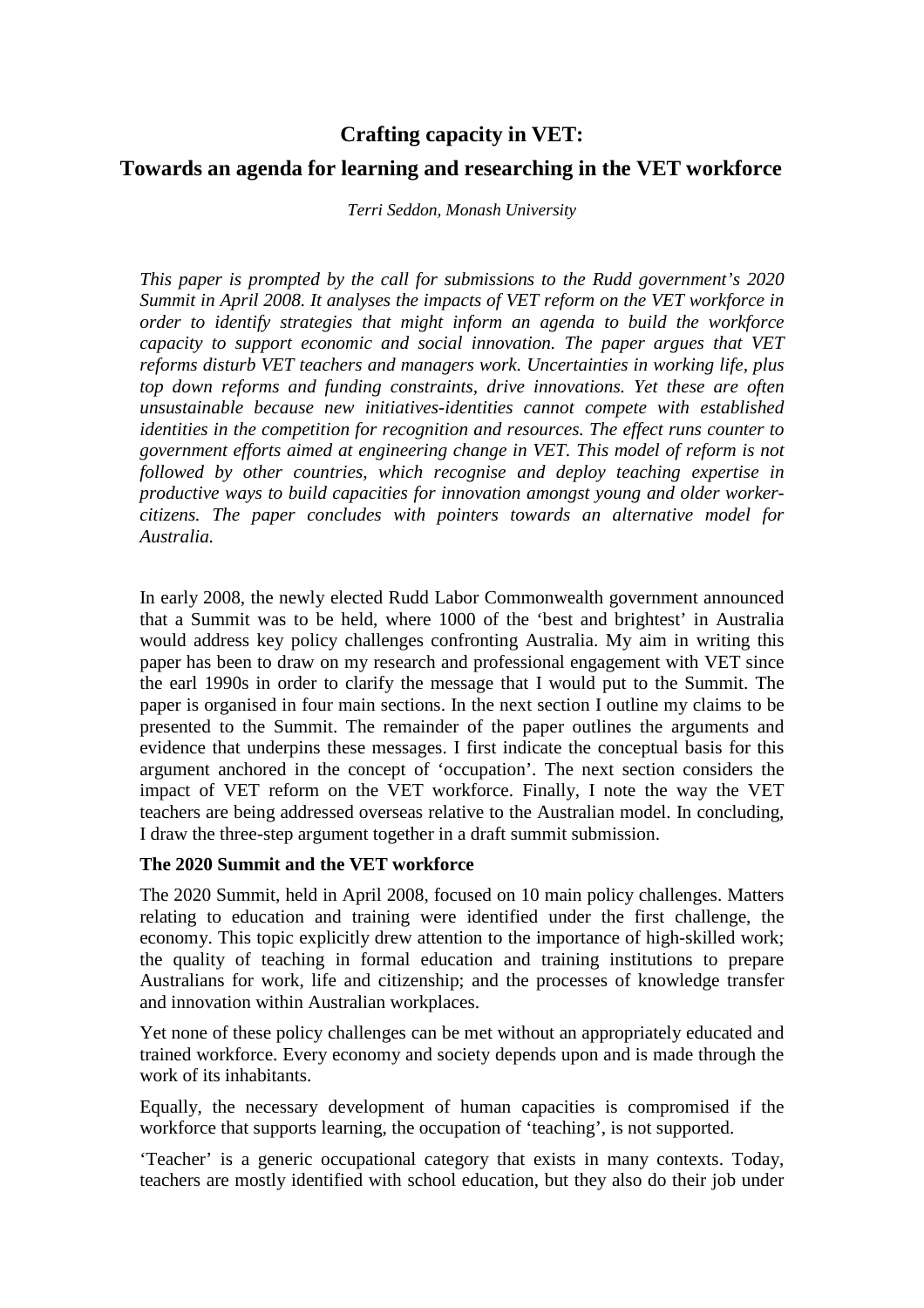other titles – lecturer, trainer, as instructors and preachers working in companies and communities, human resource developers and personnel managers. The category of 'teacher' also flags a division of teaching labour in the development of human capacities. There are teachers doing face-to-face teaching and also administrators, student support people, counsellors, managers and leaders who support and coordinate that work.

The challenge for Australia, and the core task of the teaching occupation, is to prepare its people so that their capacities, particularly their capacities for innovation, can sustain Australia as part of a global knowledge economy and as a tolerant and safe society, in a world that is far more globally interconnected than in the past.

Yet the conditions that support innovation are compromised because there are contradictions at the heart of Australia's economic policy:

- o Innovation requires a culture of questioning. It is incompatible with our current culture of control.
- o Innovation requires capacities for critical thinking, learning and researching, courageous actions and responsible use of power. It is incompatible with the rundown of 'teaching' occupational expertise that enables this capacity-building.

Other countries are moving forward by recognising and developing occupational expertise. This includes occupational expertise in the teaching workforce that supports and enhances learner's capacities for questioning, learning and researching, which underpins innovation.

By contrast, Australia risks innovation-failures. This is because the contribution and capacity of education and training to sustain occupational expertise that anchors and supports innovation has been eroded. These constraints on education and training are most acute in vocational education and training (VET). Yet, VET services the learning needs of all Australians, almost 16 million people, who are not at school (in 2006, 3.4 million students) or university (900,000 students) (ABS, 2008).

In the remainder of the paper I elaborate these claims. The next section outlines the concepts that have informed this analysis.

#### **Key concepts**

My argument builds upon my funded research in VET since the early 1990s and my professional engagement with VET sector organizations, particularly around professional education with teachers and managers in VET. This body of work is anchored in sociological and sociology of knowledge research in education and work.

Richard Sennett (1998) argues that contemporary flexible capitalism has corroded character that was once anchored in work and working life. The changes accompanying developments in the global economy and increased global interconnectedness have reconfigured occupations. Once, 'butcher', 'baker' and 'teacher' defined distinct occupations and occupational identities, which were valued for their contribution to self and others. These occupational identities were formed through work-related education that provided entry to specific occupational communities and through participation in the occupation.

Today such occupational practices, and their interfaces with learning, are ambiguous and are often lived ambivalently. Sennett argues that this is because, in a short-term world where everything seems fluid and with no definite value, there is little firm anchorage for mutual responsibility, commitment and trust. These trends are clearly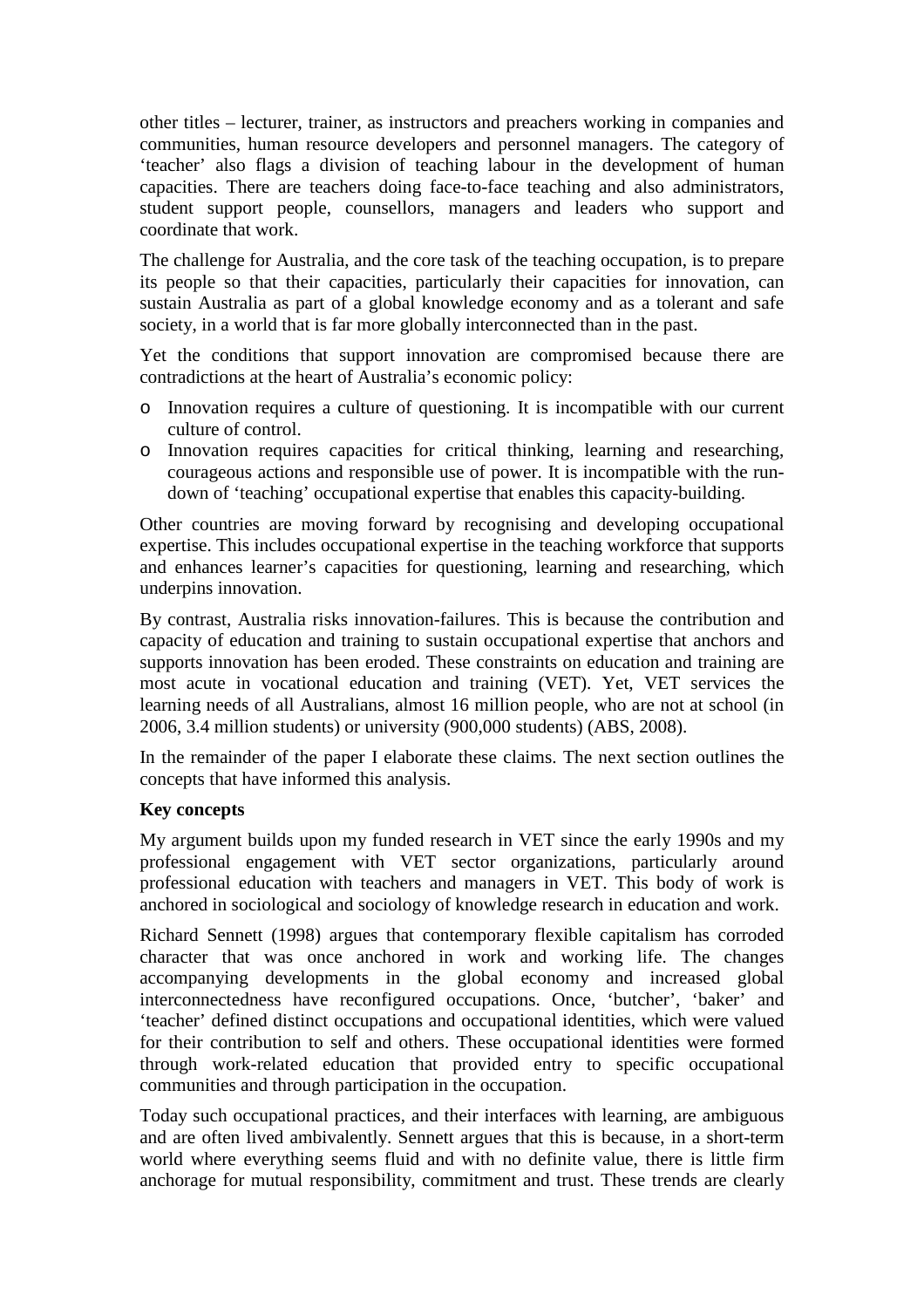evident in education and training. Teachers' work and voice has been undercut by the assertion of corporate and managerial imperatives, alongside a significant diversification and de-centering of learning beyond the formal institutions of education and training (Ferguson & Seddon, 2006).

These institutional changes create new terms and conditions for (collective) agency that shake employees self-understanding in profound ways. The ideas of occupations and occupational orders are compromised when the image of success is the individual entrepreneur – the go-getting, risk taking, mobile individual who engages in indivdiualised self-management, disregarding context, community and cultural norms, while pursuing free choice and economic gain. This re-norming of working life repositions occupational identities as individual choosers who are expected to direct their own lives but within an 'illegible regime of power' (Sennett, 1998: 10) – that is, within power relations that operate through re-organised means of control, which are unfamiliar and therefore hard to read and respond to.

Sennett (1998: 31) suggests that, with uncertainty woven into the everyday practices of capitalism, the endorsement of the entrepreneur over prior occupational identities is accompanied by disconnection that is commonly experienced as a deep disquiet. The disturbing experience of having '"No long term" disorients action over the long term, loosens bonds of trust and commitment, and divorces will from behaviour' (Sennett, 1998: 31). These changes eat into the 'sustainable sentiments' that serve our character by anchoring durable traits that create and define the interface between self and others. In these conditions people's sense of disquiet can become a focus for articulating what is happening. They come together to speak 'out of inner need' in what can become a transforming politics (Sennett, 1998: 148).

These themes of 'disturbed work', 'disturbing work', and 'transforming politics' provide a model for understanding contemporary politics (Seddon, Henrikkson, & Neimeyer, 2007 (forthcoming)). There is a relationship between work disturbed by flexible capitalism and experienced as disturbing working life. This disturbed and disturbing work provides a basis for 'speaking out of inner need', which prefigures dialogue, rethinking and, potentially, the coalescing of identities around collective projects. In our research on changing occupational and educational orders within human service work (teaching, nursing, social work) in Europe, Australia and the US, we documented evidence of transforming politics. This politics was directed at fragmenting occupations through, for instance, changing job categories and employment conditions, and also the emergent practices that are actively fabricating 'we's and offer some promise of alternative futures.

In applying this model to VET it was necessary to problematise the concept of 'VET workforce'. This policy term has become the established way of talking about the people who work in VET. Yet the concept of 'workforce' refers to all the people employed, an aggregated mass of individuals, without distinguishing between them or recognising their relationships, social structure and culture. This policy term, anchored in Australian Bureau of Statistics discourse, contributes to the disendorsement of occupations that Sennett talks about.

I prefer the concept of 'occupation' over 'workforce'. An occupation is a locus for collective action. They are the way people make their living by deploying their working knowledge in an ongoing system of identities and activities with a distinct social structure, culture and patterns of agency. The research on occupations since the 1800s shows that: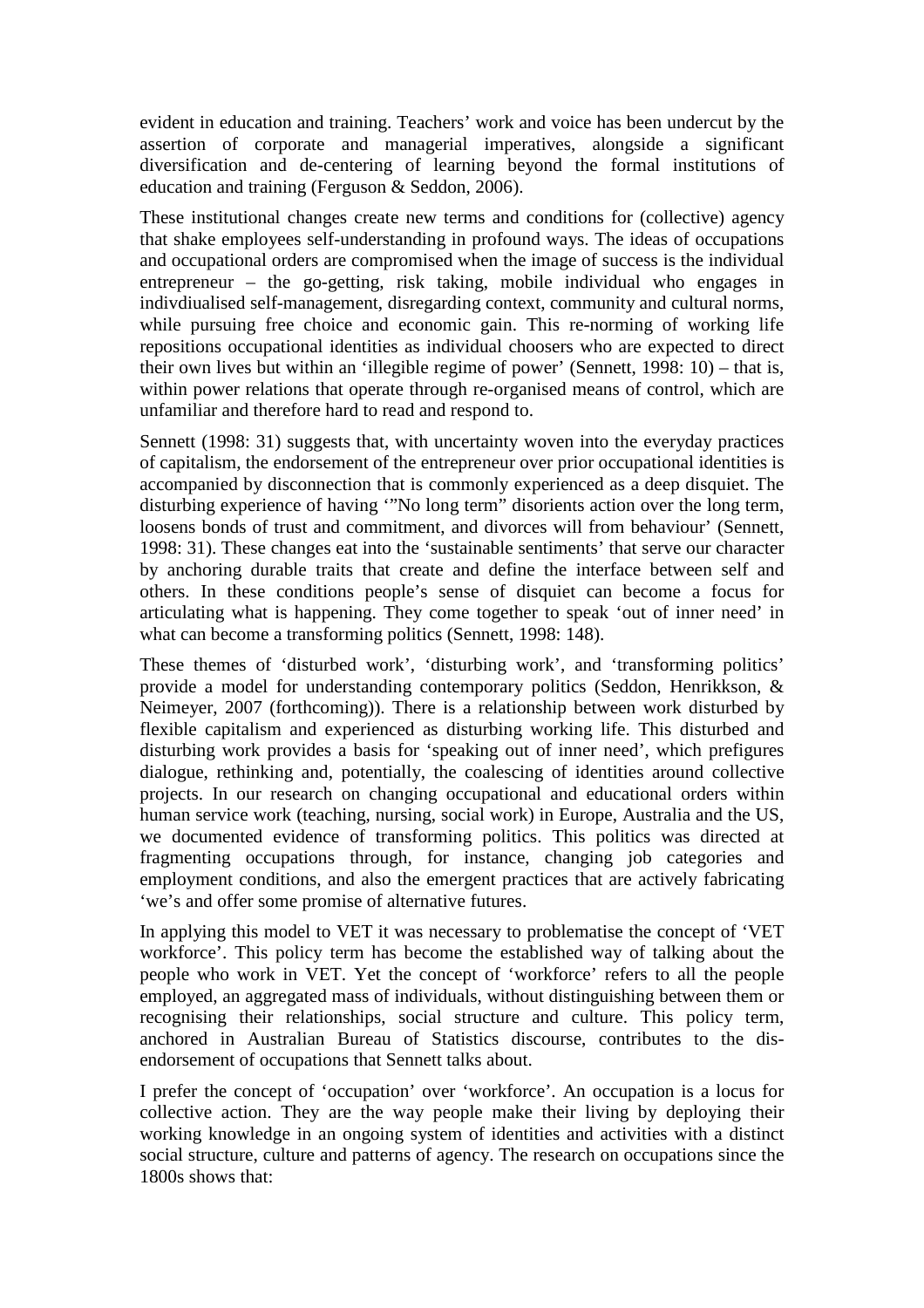- o 'Occupations' create their work and are created by it through collective agency
- o Expertise is anchored in occupational identity and culture, its organisation in space, through offices and roles, and its renewal over time
- o Expertise underpins license and recognition, and the occupation's claim to mandate within a societal division of labour
- o Jurisdiction is negotiated through boundary work relative to wider social (external) forces and inter- and intra-occupational conflict (internal forces)
- o Boundary work makes delineations of insiders (I-we) and outsiders (weothers). It constructs inclusions-exclusions.

In conditions of flexible capitalism, the links between occupational expertise and identity, and with authority and voice, are undercut. This is partly linked to social renorming that affirms the individualistic entrepreneur. It is also associated with social and political processes that downplay occupational expertise and its claim to authority (ie. professionalism) relative to organisational expertise, which is tied to vertical authority relations anchored to the employment contract (ie. managerialism).

These cultural and structural processes create conditions that reconfigure politics in three ways. First, there is politics of fragmentation as occupational identities are disrupted. This is accompanied by various kinds of identity work, which include alienation but also efforts to create coalescings, forming groups, conversations, networks, that begin to fabricate 'we's. Forming 'we's involves people re-finding cultural anchorpoints, and doing the boundary work, that enables them to claim 'we' (and even 'I').

Second, these politics of fragmentation and fabrication support innovations that sustain identities. New initiatives, engineered through organisational-managerial relations (eg. 'team-building') and through occupational relations, co-create new identities. These innovations include teaching experiments, partnerships and networks, and strategies for inducting people into these organisational and occupational collectivities.

Finally, these new identities-initiatives engage with other emerging and established identities with a view to maintaining and sustaining their work and cultural anchorpoints. This politics entails formalising organising practices through boundary work that consolidates a sustainable organisation. It involves engagement in both vertical relations based in the organised management of labour relations and in horizontal relations and inter- and intra-occupational conflicts of expertise. What is at stake in these political engagements is recognition and resources – the terms and conditions of work that will sustain the identity-innovation. And these politics become increasingly toxic as demands on resources and recognition outstrip supply.

In Australian education and training, there is abundant evidence of these connections between disturbed and disturbing work, and transforming politics. VET has the longest history of these trends but they affect all sectors. Across the board there is evidence showing occupational fragmentation and fabrication, substantial and significant innovations, and toxic workplace politics as funding constraints have been ratcheted up as a consequence of State and Commonwealth government policies.

## **Disturbing and transforming VET**

*Disturbed work, disturbing working life*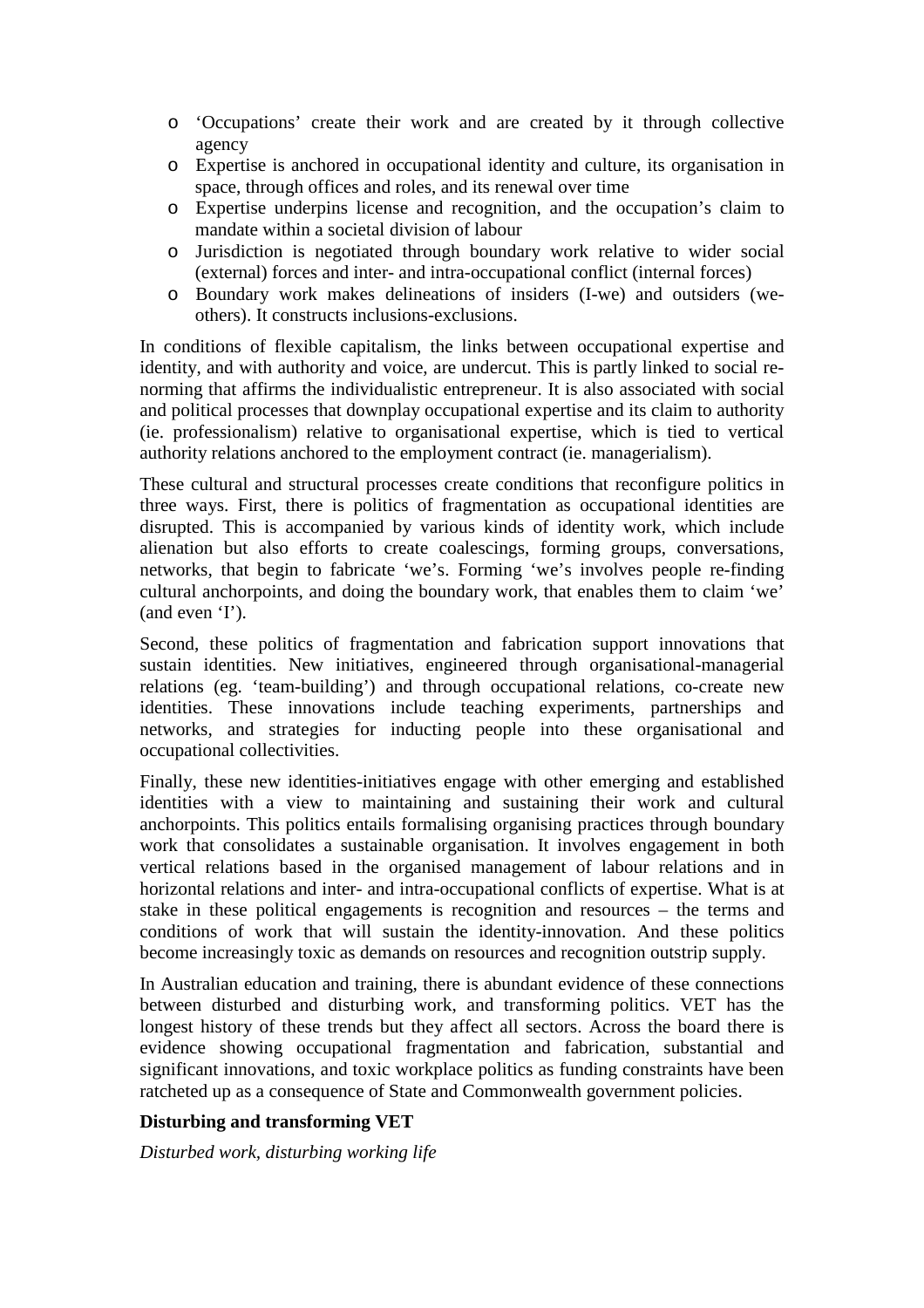The history of VET reform since the 1980s has been as a vanguard of economic rationalist reform. Initially award restructuring focused on education and training as a means to prepare internationally competitive workforces. These agenda were progressed through the national training reform agenda, which transformed the system of publicly funded TAFE Institutes into VET. VET is an open training market comprising training enterprises that operate within purchaser-provider relations with industry and government.

National training reforms have been substantial. They include market coordination and increased commercial project-based work; disendorsement of TAFE and public education provision; industry-led VET aligned to industry priorities and new 'job families' (Buchanan, 2006); international education export and growing on-shore international students; increased access, especially learners outside school-university norms; generalization of a competency-based approach to training and assessment which fragmented prior curriculum anchored in occupational knowledge practices; increased VET reach and extension of applied learning across sectoral boundaries; expanded demands and expectations of VET workforce; and changing conditions and routines-non routines at work.

The effect has been to change the scope and character of VET by redrawing sectoral boundaries in relation to service delivery and decision-making. For VET this represents an expanding role and increased legitimacy in line with industry and government's economic and social development priorities. For other agencies, it can be an opportunity to get particular learners or stakeholders off their backs and permit more focused business development agenda. The decision-making boundaries were redrawn early with the construction of VET as an 'industry-led' system. It began as a corporatist agenda involving employers and unions but became increasingly employer-led system.

The consistent feature since the late 1980s was a disregard of the VET workforce and the special occupational expertise that teachers and managers brought to the work of vocational, applied and second-chance learning. Funding constraints, market pressures around price of training and efficiency dividends have justified changes in employment conditions and reduced training requirements for teachers who work in VET. These pressures have been most acute in TAFE Institutes. Institutes have been pressed to diversify their profile but alongside an erosion of workforce qualification requirements and recognition of expertise amongst teachers.

The trajectory of VET reform from the 1980s to today indicates that some important reconfiguring of Australian education and training to meet the challenges of a global economy with social inclusion has occurred. However, the prospects for the future are not good. Already, skills shortages, an aging VET workforce and limited recruitment in younger age groups suggests that managed reform and diversification of the VET sector to meet multiple and conflicting needs and expectations have had effects that are not entirely effective or attractive.

These reform outcomes are compounded by the reduced occupational capacity of the VET workforce. This has been achieved by the institutionalisation of the 'industry trainer' as the normative model informing investments in the development of 'teaching' expertise and culture in VET. While this outcome may be logical in an 'industry-led' system, it fails to recognise the specialist expertise that teachers bring to their work with learners (young and old), and the social significance and legitimacy of this kind of work as a contribution to Australia's economic and social future.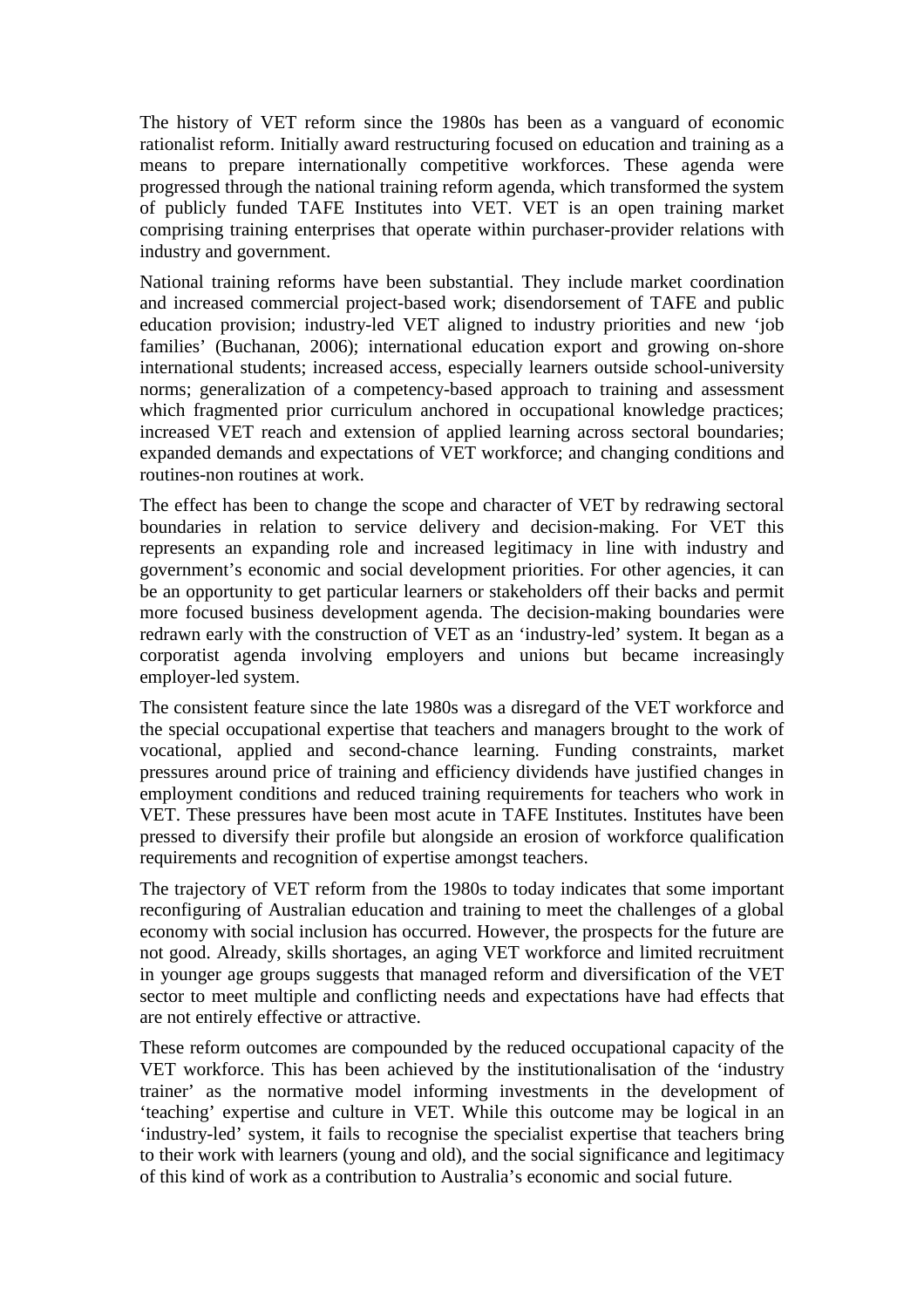These changes have had a particularly significant impact on TAFE Institutes. TAFE is where occupational expertise and identities in teaching vocational education were consolidated. Institutes continue to prepare 75% of VET learners for work, life and citizenship. Yet the price of training on a contact hour basis in TAFE Institutes has been systematically cut back in the name of efficiency and effectiveness, with 'effectiveness' defined relative to the norm of industry trainer.

#### *Disturbing work, innovative practices*

Official policies and managed reforms have disturbed the work of teachers and managers. They are disturbing in terms of working life and prompt problem-solving and occupational agency that drive a practical politics of work. Some of these practical politics are oriented to defending past practices and others to finding new ways of negotiating the present.

This diversification of response drives inter- and intra-occupational politics and boundary work, which becomes more transparent and toxic as resources constraints cut home. For in these circumstances boundaries are mobilised to create, protect and defend 'we's. But it is only some 'we's that matter. 'We's are judged in relation to endorsed power relations by those who are authorised through the vertical organisational relations tied to the employment contract. Managerialism drives a wedge into the teaching division of labour to create managers who manage and worry about the budget, and teachers who are repositioned as contracted service deliverers according to industry training norms. So the 'we's that matter are those 'we' like – those that do what we want, that respond to official demands and budget pressures, that make us look good relative to others.

Disturbing work fuels uncertainty amongst employees that creates openings for rethinking occupational practices, identities, and the norms that anchor good practices. These conditions encourage innovation, along with an intensification of work and emotional labour. But this innovation comes up against established power relations. Anchored in formal structures and privileged cultural norms and identities, these power relations underpin and constitute the established order. This order, its routines and taken-for-granted assumptions, tends to just roll on in the old ways. This is not always an intended outcome, but often just a matter of institutional inertia, although it is a visionary leader who will commit funds to an initiative when routine work is under pressure.

Caught in the scissor movement of escalating funding constraints intended to break established practices and the established practices of powerful interests, it is innovation that fails. Local problem-solving carried by individuals at their own expense, rather than through institutionalised arrangements, is ultimately repositioned as just another kind of work intensification. Such innovation-failures bolster defensive politics around the *status quo*, rather than steering reform towards more innovative practices through selective recognition and resourcing.

#### *Towards capacity-building*

Since the early 1990s, I have documented these processes of disturbing and transforming work in VET, and their effects in generating innovative practices but often with only modest sustainability. Reflecting across these cases, it is clear that innovations in VET are sustained where occupational identities and cultural norms remain well anchored and clear, and where relationships, formalised agreements and processes of institutionalisation are negotiated between identities that are parties to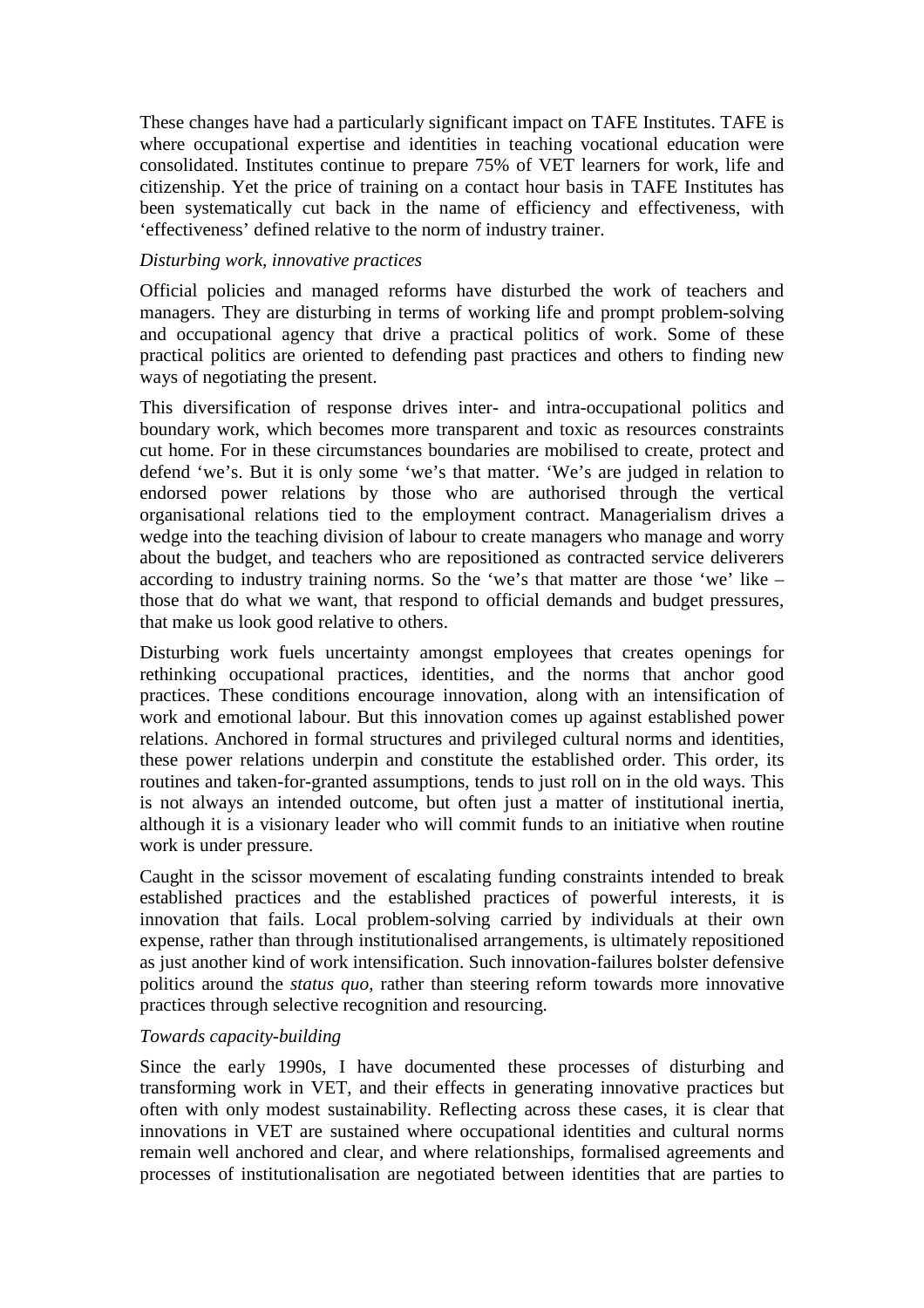the initiative, rather than where identities become unanchored and blurred. In these conditions of sustainable innovation,

- o New skill demands and job families within the world of work are recognised in terms of learning needs and taken up by teachers and managers in VET. This cross-border work develops through horizontal relations between communities of practice who are proud of their work and its contribution to problem-solving and the common good.
- o Occupational identity is consolidated by recognising and endorsing the specialist expertise. This supports the identities that are brought to these new challenges by different parties and creates resource-sharing arrangements to mobilise these different working knowledges and other resources. These relationships, and the resources that they make available, further develop expertise and endorse occupational identity by affirming the contribution that the expertise makes to addressing client or public needs.
- o There is effective coordination of activities. This coordination knits the new learning challenges and the deployment of expertise-identities to address them together. It also involves boundary-work that profiles the innovation to build vertical relations to those in positions of power and trades the glamour and/or economic benefits of innovation in exchange for resources, recognition and legitimacy.

'Capacity-building' (Seddon, 2000) is the term that I have used to capture this topdown and bottom-up mix of openness to change, approaches that develop and endorse specialist expertise and occupational identity, and effective coordination. It is a form of applied adult education that builds capacities of actors within a framework of cultural understandings and transparent organisational processes, in ways that acknowledge different institutional priorities and imperatives, cultural practices and economic necessities. Importantly, this capacity-building remains focused on community contribution rather than self-interest or private gain. In Marx's terms, the relationships and what flows within them is oriented towards use-value rather than exchange-value (Marx, 1976). Let me illustrate:

In the mid-1990s, I documented the impact of economic reforms in TAFE Institutes. In a number of cases, different organisational units were supporting their staff to navigate through policy changes by building innovative relationships with clients and colleagues, supporting development of staff working knowledge, and creating coordinated contexts for new ways of doing teaching and learning. Teachers described the way these changes had turned the department into a business, yet they found morally defensible ways of working productively in this environment while continuing to address and support student learning needs (Seddon, 2000). Equally, there were Institutes where them-us divisions were mobilised in politics that defended the status quo and cut off innovative developments by people who were not like 'we' (Seddon, 2001).

*Breathing Life into Training* (Sefton, Waterhouse, & Deakin, 1994) describes an innovative industry training program. It supported capacity-building amongst shopfloor workers by endorsing their working knowledge as a means of developing their literacy, numeracy and self-confidence. The training led to competency-based qualifications but was taught through a process of grouping competency standards into larger knowledge-skill mixes. These competency clusters were described as 'holistic competence' necessary to do the job and secure occupational identity. The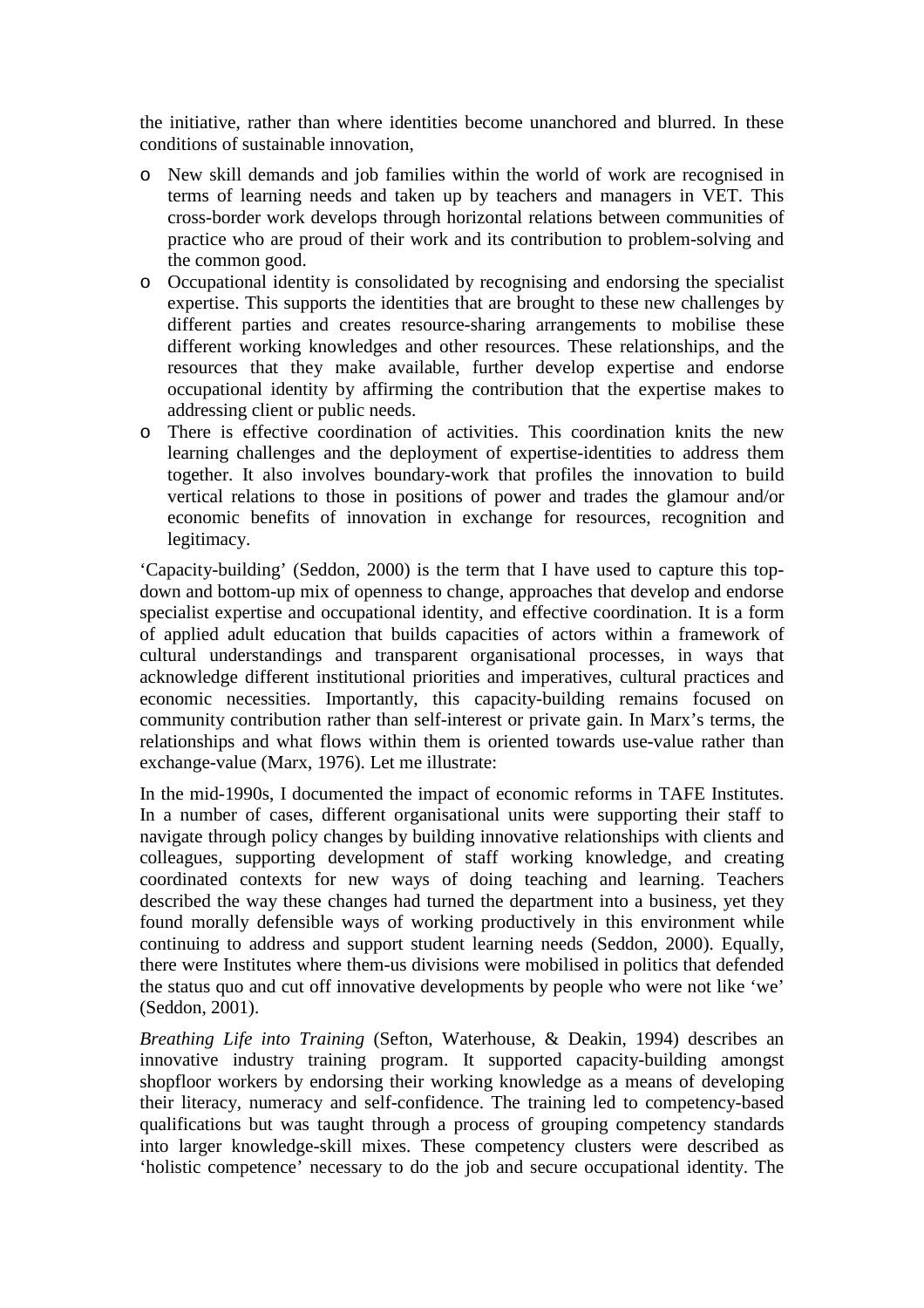authors emphasise that building the capacity of workers depended upon a mindset that rejected deficit models of learners and, instead, worked with the learner's 'strengths, abilities, attributes and workplace competencies of workers' (p.19).

This approach to training made significant demands on teacher's pedagogical capacities. As the authors' note (pp 324-5), such 'integrated training' means working in mixed teams, including teachers, trainers and stakeholders, to develop 'sophisticated understandings and strategies which support workplace learning and change processes'. They express concern that 'training for many workplace trainers goes little further than presentation skills on the assumption that this is all that is required to deliver pre-packaged modules' and note the need for professional development which supports critical and collaborative curriculum development 'with the stakeholders who stand to benefit from the program'. Equally, there were challenges for workplace teachers. The integrated mode of training requires teacher to become experts in 'applied adult education'. It means that teachers need to relinquish a comfortable place teaching their particular discipline, to 'explore how their expertise may apply within the context of the workplace'. What counts is 'the teacher's capacity to see how his or her particular understandings and expertise may be used to support effective workplace learning and change' (Sefton *et al*, 1994: 324)

Research on social partnerships reveals the challenges of coordination in capacitybuilding (Department of Education and Training, 2002; Seddon & Billett, 2004; Seddon et al., 2008). Partnership initiatives bring stakeholders and applied adult educators together to support learning, particularly amongst young people at risk of social inclusion. Cultural work is key feature of effective partnerships. It includes sensitivity to cultural differences and also capacities to work through these differences by acknowledging, respecting and trust-building, rather than through blurring differences. These processes require the deployment of interpersonal and organisational practices to structure, recognise and endorse identities. Carefully managed relationships enable transactions that support knowledge and resource sharing across cultural boundaries. This boundary-work requires more than cultural understanding. It requires a sharp sense of the way knowledge and power are coproduced and enacted through cultural/organisational practices and an awareness of the importance of structures, clear agreements and transparent processes in navigating through difference to agreements

Since the late 1990s, my colleagues at Monash have been offering Bachelor (1998) and Masters programs (2003) that build capacities in capacity-building. They develop knowledge and skills in applied adult learning and organisational development by working in partnership with those who benefit - the employers (TAFE and industry) and the individuals who enrol as students – to create a knowledge-sharing environment. This learning space supports networking, good relationships and builds capacities for big picture and strategic thinking, critical analysis and reflective engagement in global-local changes in work and education. We focus on the development of academic capacities in learning, researching and critical questioning, but we use activity-based teaching strategies that encourage people to build their confidence in thinking work by working on the relationship between university perspectives and their own everyday working lives. These programs have been successful, maintaining individual enrolments from individuals working in small business, corporates, community providers and TAFE Institutes, and getting repeat business from employers who contract with us as part of their workforce development agenda.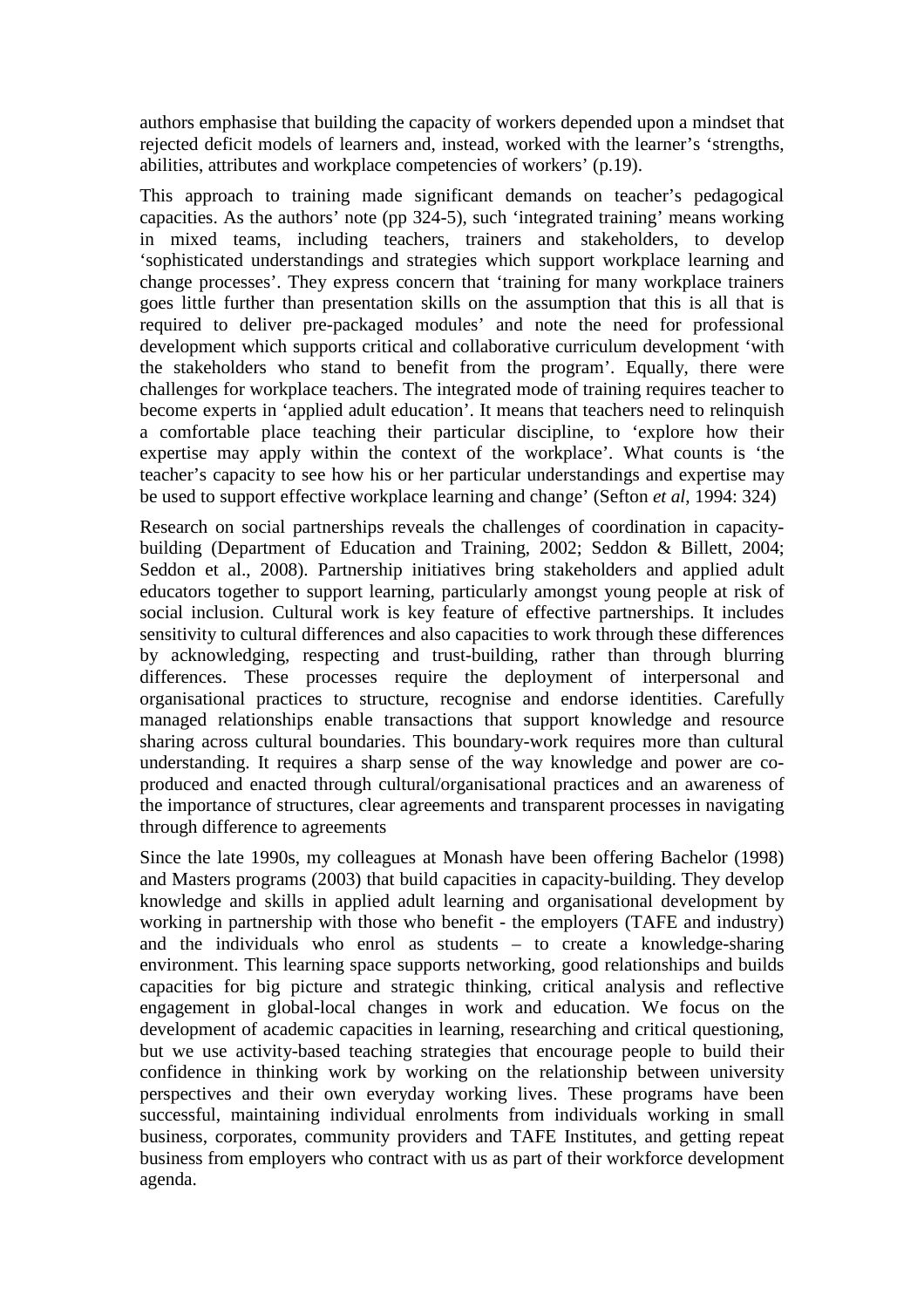Since 2005, I have been working in an EU funded cross-national partnership with European colleagues in the field of lifelong learning and work (CROSSLIFE, Socrates-Erasmus funding, see: www.peda.net/veraja/uta/vetculture). Our university partnership (Monash, Tampere (Finland), London Institute of Education, Malta, Zurich and Copenhagen) has provided a framework for designing, implementing and evaluating an experimental program for VET professionals enrolled in research Masters and Doctoral programs. The program brings these students together in 3 cross-national workshops to learn, research and work together on topics related to the globalisation of work and education. I was able to support four Australian student/professionals to attend the London and Finland workshops using EU and Monash funding. They have each endorsed the value of the workshops and their 'travelling pedagogies', and their extended networking opportunities with VET professionals from other countries. However, it has been difficult to access funding to support this initiative or student's participation in the three workshops.

These few examples of innovations that support Australian VET have been prompted by official policies, managed reforms and the negotiation of disturbed workplaces and occupational identities. They all move well beyond what is commonly described as 'locked in' education and training practices. They are all alert to policy imperatives, actively engage in cross-border and collaborative working beyond silos, and support innovative capacity-building that enhances Australian industry and communities, directly or through building enhanced capacities for learning, researching and teaching in the VET workforce.

Yet each of these innovations have proved vulnerable to policy whim, short-term resource constraints, changes in personnel and inter- and intra-occupational competition and conflicts. This boundary work sets the limits of the possible by defining insiders and outsiders, and determining proximity and distance to structures of power. These processes determine the life source and, hence, sustainability of such innovations and the identities that make them.

Is this pattern of innovation and its undercutting a feature of global times? Or is it a peculiarly Australian feature of national institutional redesign justified in terms of global imperatives? Lets look briefly to Europe.

#### **VET teaching overseas**

My work in Europe convinces me that other countries have woken up to these innovative capacity-building strategies and their dependence on sophisticated knowledge and skills in applied adult education earlier than Australia. It seems Europe mobilises and supports capacity-building as an aspect of soft power (Nye, 2004) rather than rhetorically advocating education and innovation while exercising hard power (resource constraints and managerialism) as in Australia.

The European Commission affirms the place of lifelong learning in building Europe as an advanced knowledge-based economy. Economic performance is seen not just in terms of preparing workers who learn, but also learning citizens; 'capacity to function as a democratic, tolerant society requires the active promotion of citizenship and equality of opportunity' (DGEAC, 2006)

Finland stands-out, partly because of PISA. Its approach to education and training is distinctive compared to Australia because it does not deny occupational expertise and identity. The Finnish orientation to education prepare learners for working life by building on 'knowledge and creativity plus values such as equity, tolerance, gender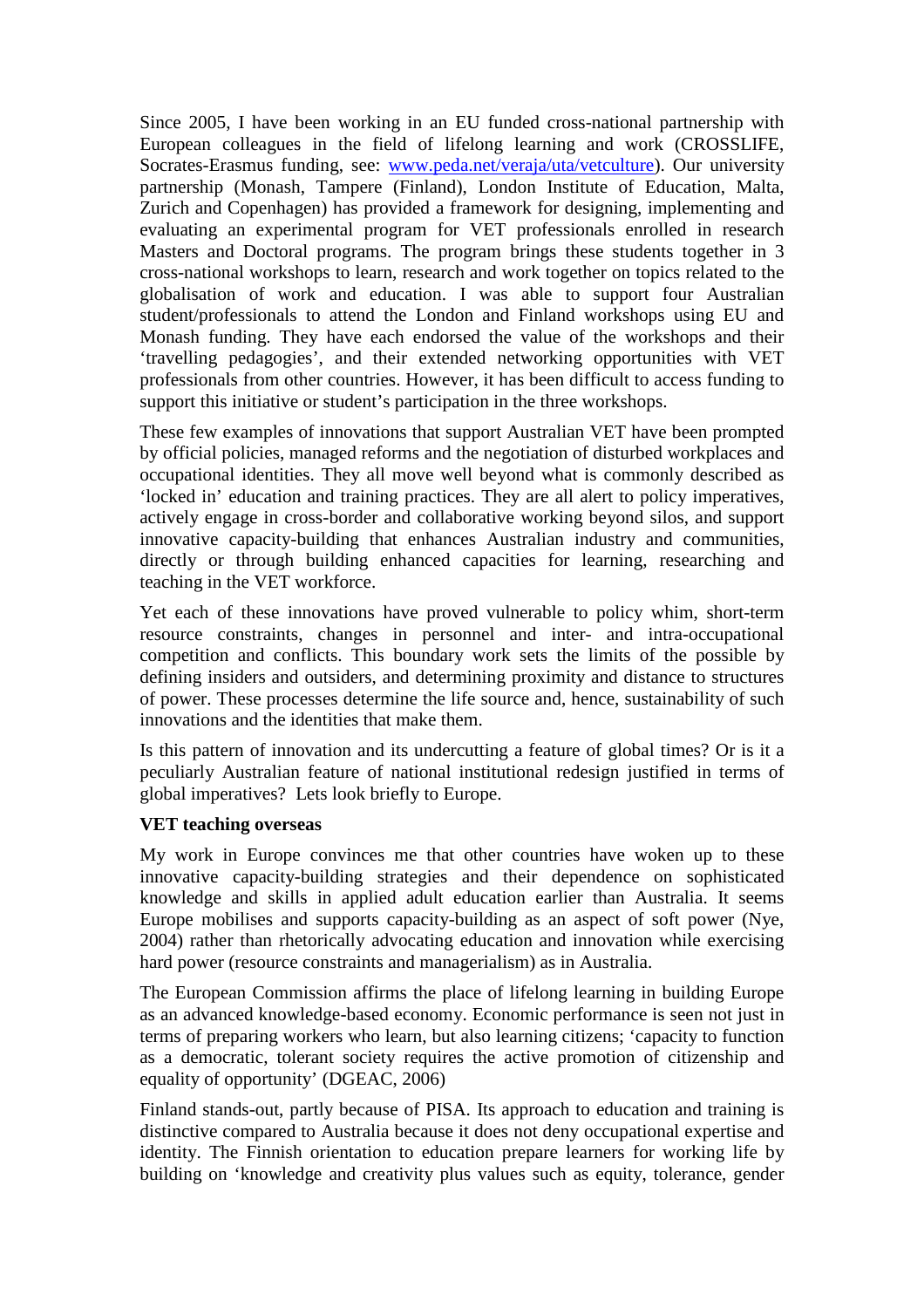equality, responsibility for the environment and internationalisation. Everyone has an equal right to participate in education according to ability and in keeping with the principle of lifelong learning' (Kyrö, 2006: 11).

Excellence and equity is applied to VET as well as school and university education. For instance, pay levels for teachers in vocational schools and polytechnics are higher than teachers in other schools and universities. Entry to teaching in VET as well as general education requires teachers and principals to complete a Masters degree (5 years study). Student teachers are required to develop knowledge of teaching and learning that can be generalised to all forms of education and training (p. 46). This means that teachers working in VET have a broad knowledge of education across education contexts, have expertise in adult education, and are trained in researching as well as teaching. Qualifications maintain a clear occupational distinction between adult educators and industry trainers. The teaching workforce is regulated, while trainers in apprenticeships and industry trainers are deregulated.

This pattern of endorsing the expertise and identity of the teaching occupation is also evident in countries with Anglo-Saxon rather than Germanic education traditions. The Malta College of Applied Science and Technology (MCAST) requires its teachers to complete a 2 year Diploma level qualification, the BTEC Certificate in Further Education Teaching, double-badged by BTEC and MAST. The Handbook developed by the Professional Development Centre within MCAST emphasises developing 'an educational foundation for a career in teaching in FE and adult education', which makes an 'indirect but significant contribution to the nature of employment within the Maltese industry'. This requires skills in 'informed judgements', 'confident, autonomous decision-makers' and 'analytical and evaluative skills as well as their critical awareness of educational practice' (MCAST, 2007: 7).

Even in the UK, 2007 regulations now govern the training and registration of learning and skills teachers who work in further education colleges, universities and other lifelong learning settings. These regulations require teacher registration with the Institute for Learning to access qualified or associate licensed practitioner status. The license to teach depends upon Diploma-level qualifications and professional formation activities that ensure that teachers are up to date in their professional learning and able to apply that learning in professional activities (LLUK, 2008).

These trends are also endorsed beyond Europe. The Hangzhou Declaration (2004) was signed at a UNESCO International Meeting on Innovation and Excellence in TVET Teacher/Trainer Education. This declaration, agreed by participants from 25 countries, argues for Masters-level degrees in Teacher and Trainer Education.

And across Europe, innovation and internationalisation are actively encouraged and supported through mobility programs for students and staff across education and training. They are funded through programs, like Erasmus and Grundvig, that bring professionals and researchers to work, learn and research together across national boundaries. This travelling pedagogy has been made available to existing employees and to young people just entering careers. The European Masters in Lifelong Learning (2008) brings young people from around the world to Europe to learn about lifelong learning and work. In the process, students work together, enrich their capacities for cross-cultural collaboration and its applications in innovative teaching. Meanwhile, Europe accesses a cohort of adventurous young people who, after two years, have become familiar with Europe, well networked, and enthusiastic about lifelong learning as a future career.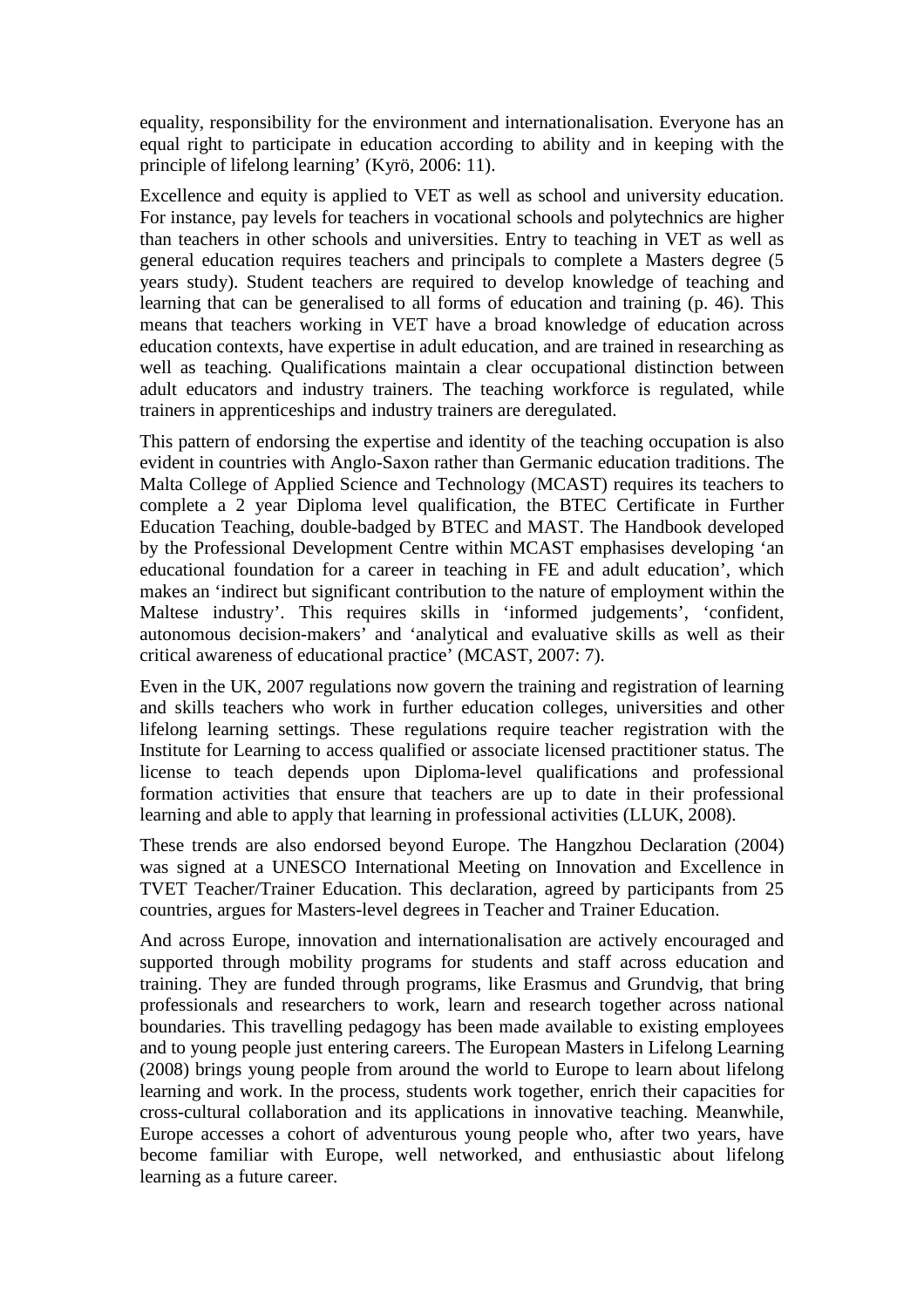#### **Conclusion**

Dear Mr Rudd, Australia's future as an innovative knowledge economy is threatened. Organisational authority and control has denied occupational authority and expertise. The renewal of occupational expertise has been hollowed out by the failure to recognise the 'teaching' expertise required to build capacities for innovation. Yet there are many examples of innovative practices that could have been built on. With an aging VET workforce, with a declining levels of 'teaching' expertise necessary to build human capacities that support economic and social innovation, it means there is little time to redress these imbalances.

Other countries have not followed our path. They have, instead, recognized the contribution of teaching expertise and identity to building a successful knowledge economy with social inclusion. Those countries acknowledge and endorse their teaching workforces, recognize their expertise in applied adult education and support its renewal. They have intelligently targeted funds for early career and professional development programs that take advantage of the traveling pedagogies that are now possible in a globally interconnected world. They are harnessing the occupation's passion, mobilizing occupational commitments to building human capacities, preparing learning workers who are also learning citizens, and enabling them to make contributions to national economic and social development. And in this process, they are creating careers in teaching that are attractive to young people.

Australia needs a better balance of organisational-occupational power to support a culture of questioning. It also needs to recognise and renew teaching occupational expertise that builds and sustains capacity for innovation. There are many initiatives to build on. Surprisingly, there is also considerable goodwill amongst teachers who continue to pursue their vocation, building human capacities as learning workercitizens, despite difficult working conditions. The human resources needed to support innovation are therefore available. Their deployment to support economic and social innovation depends upon recognition, endorsement and resourcing that supports good practice. The sustainability of this working knowledge in applied adult education depends upon using these resources and recognition to also attract young people who want to contribute to the common good by moving into teaching careers.

#### **Acknowledgments**

*I would like to thank Lea Henriksson, Beatrix Niemeyer, John Pardy, Phoebe Palmieri, Gail Fitzsimons and Damon Anderson for their insightful contributions to the preparation of this paper. I also acknowledge the support of the Australian Research Council, NCVER and the European Commission for funding the projects that have been profiled in this paper.* 

#### **References**

Australian Bureau of Statistics 2008 The Yearbook of Australia,

www.abs.gov.au/AUSSTATS/abs@.nsf/MF/1301.0/ (Accessed 8/4/08)

Buchanan, J. (2006). From 'skill shortages' to decent work: The role of better skill ecosystems. Canberra: NSW Department of Education and Training.

European Commission, Directorate General for Education and Culture (DGEAC) 2002 *A European area of lifelong learning* http://www.europa.eu.int/comm/images/language/lan.... (May 2006)

European Masters in Lifelong Learning (2008) Shaping the future of learning, www.lifelonglearningmasters.org (Accessed 8/4/08)

Ferguson, K., & Seddon, T. (2006). Decentred education: Suggestions for framing a socio-spatial research agenda. Critical Studies in Education, 48, 1, pp. 111-129